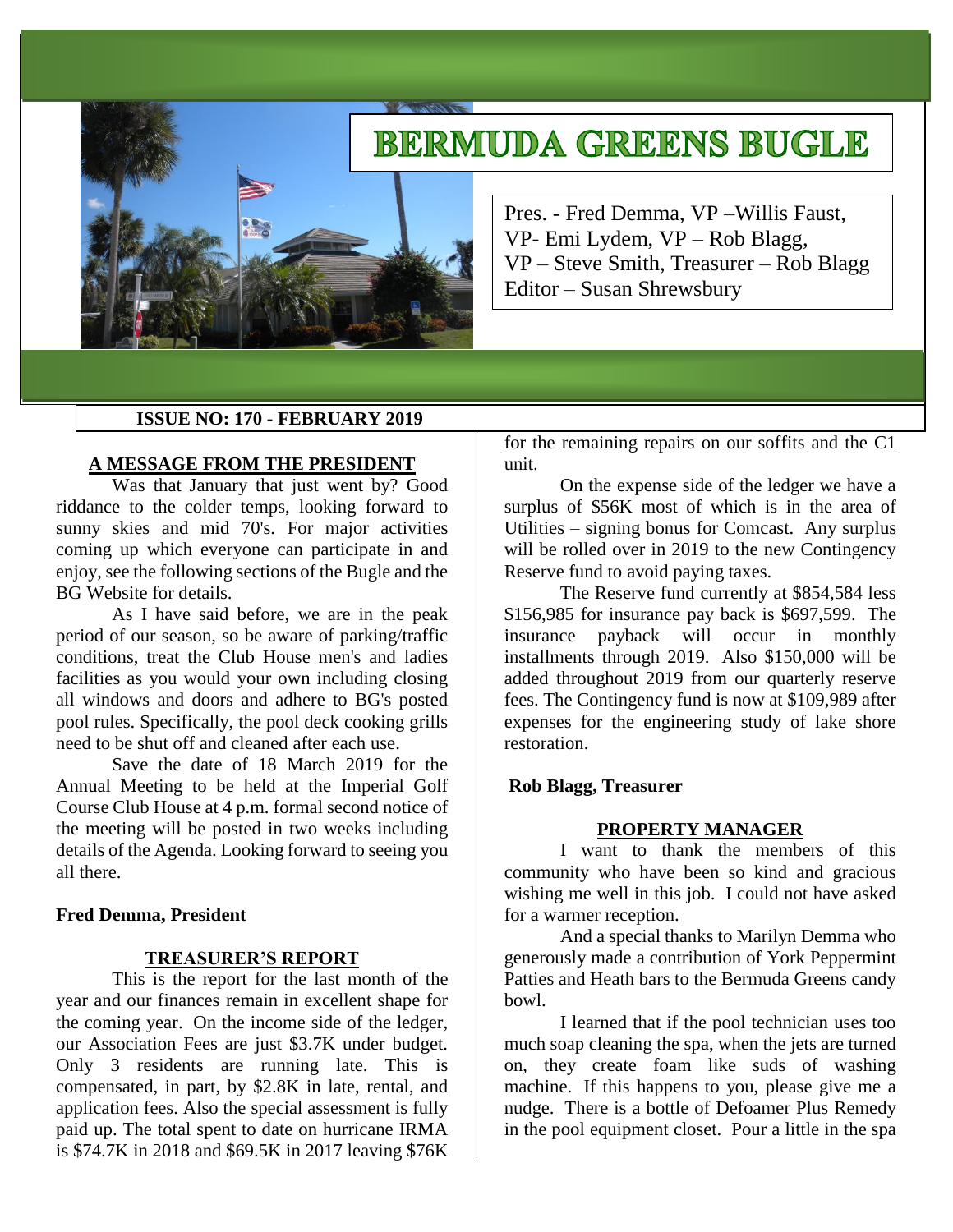and it's really amazing watching it dissolve the foam. One more reason not to drink the water.

Proposals are being solicited for a condition called delamination of the stucco at F, I, and O. The cause is rain water penetration that corrodes the rebar. The representative from McLeod's (one of the bidders) said this could be symptomatic of a condition that might (not shall) effect other buildings in Bermuda Greens. Sadly rebar rusts. I once had the audacity in a continuing education class on stucco cracks and repairs to ask, "why don't they make rebar out of stainless steel?" Apparently the cost would be astronomical. But so are the repairs when the rebar rusts... anyone else thinking about Joseph Heller's book, "Catch-22"?

If you are walking your dog, please visit me at the office. I keep a supply on hand of Gravy Bones and Beggin' Strips. Candy for my home owners and doggies treats for my little furry buddies.

## **Clement Ross, Property Manager**

# **LONG RANGE PLANNING COMMITTEE**

Long Range Planning met with three roof cleaning companies and presented the Board with information and quotes on all three. The Board has chosen Trafford as the contractor. More details on timing of this project will be made available in the near future. LRP will also begin looking at potential options for the roof loan balloon payment that is due in three years.

Anyone interested in joining Long Range Planning, please contact me.

**Sue Giese, LRPC Chair suegiese@gmail.com**

## **BERMUDA GREENS WEBSITE**

We have begun work to build an online Directory that will be password protected for the use of Bermuda Greens Home Owners. Watch your emails for more details as we begin work on this project.

Remember to check your website for information on Community Events, Rules & Regulations, and forms for Sales, Rentals and Guests and many other areas of useful information. We work to keep the information updated and look to residents for suggestions on what information you feel would be helpful.

Link to website: [www.bermudagreensnaples.com](http://www.bermudagreensnaples.com/)

# **Sue Giese, Jan McCloskey and Pete Asimakopoulos, Web team members**

# **RECYCLING**

Just a reminder for our residents to recycle at home and also at the Clubhouse when attending events or enjoying the pool. There is a large yellow topped recycling container on the Clubhouse lanai to receive all aluminum cans, bottles, and other recycling materials. All the cans and glass bottles, jars etc. will remain in the landfill for hundreds of years. Glass will remain forever! So please,

recycle.

As you've all probably seen on the TV Waste Management recycling notices we are now asked to place all garden waste in paper bags, no plastic. This waste is collected on Friday with the regular waste pickup.

Let's all do our part.

# **Emi Lydem**

## **LANDSCAPE COMMITTEE**

We will be planting 3 Golden Shower Trees on the Island in front of the "A" building. There were trees there in the past but were destroyed by a hurricane. They will be kept at a height of approximately 30' and should produce a grand yellow show when in bloom. We think this is a good choice for this area, and hope everyone will enjoy the trees.

Until Comcast has completed the installation there will be no grass repair or planting's being done.

Please remember not to drive or park on any grass area. Sprinkler heads are in the grass near the roads and driveways. To replace them is an avoidable expense.

Please remember when heading north to bring in all containers and ornamental items in your garden area. Also remove all annuals planted during the season. Place the pulled annuals in a paper bag and put the bag curbside for the Friday collection.

**Emi Lydem & Steve Smith, Chairs Landscape Committee**